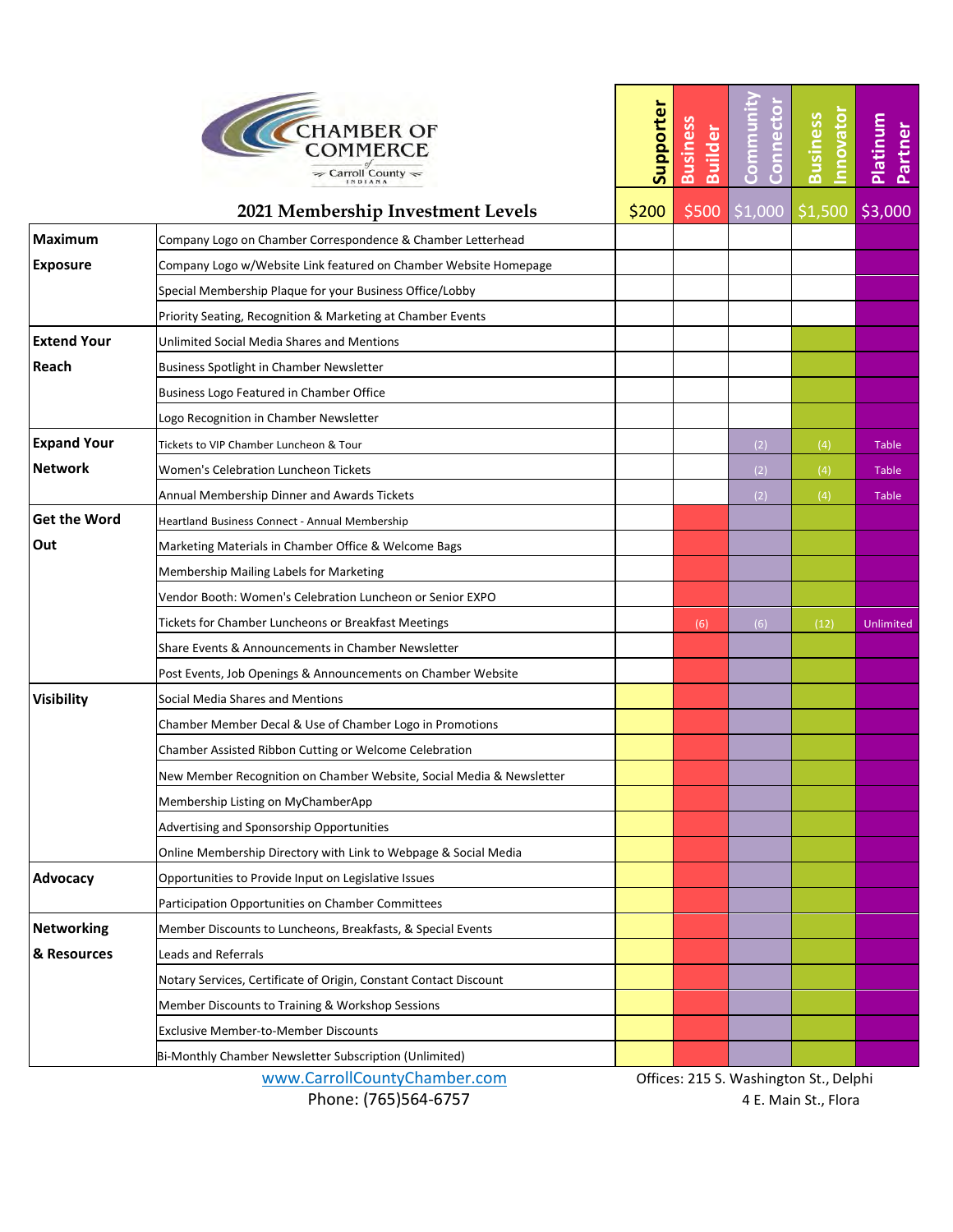## **Membership Application**

|  | Number of Employees |
|--|---------------------|
|  |                     |

## **Business Description**

*Please include a brief description of your business services and/or products. This will appear on your website listing. Hours of operation may be included.*

\_\_\_\_\_\_\_\_\_\_\_\_\_\_\_\_\_\_\_\_\_\_\_\_\_\_\_\_\_\_\_\_\_\_\_\_\_\_\_\_\_\_\_\_\_\_\_\_\_\_\_\_\_\_\_\_\_\_\_\_\_\_\_\_\_\_\_\_\_\_\_\_\_\_\_\_\_\_\_\_\_\_\_\_\_

\_\_\_\_\_\_\_\_\_\_\_\_\_\_\_\_\_\_\_\_\_\_\_\_\_\_\_\_\_\_\_\_\_\_\_\_\_\_\_\_\_\_\_\_\_\_\_\_\_\_\_\_\_\_\_\_\_\_\_\_\_\_\_\_\_\_\_\_\_\_\_\_\_\_\_\_\_\_\_\_\_\_\_\_\_

\_\_\_\_\_\_\_\_\_\_\_\_\_\_\_\_\_\_\_\_\_\_\_\_\_\_\_\_\_\_\_\_\_\_\_\_\_\_\_\_\_\_\_\_\_\_\_\_\_\_\_\_\_\_\_\_\_\_\_\_\_\_\_\_\_\_\_\_\_\_\_\_\_\_\_\_\_\_\_\_\_\_\_\_\_

| <b>Investment Level</b>   | <b>Price</b> | <b>Choice</b> |
|---------------------------|--------------|---------------|
| <b>Platinum Partner</b>   | \$3,000      |               |
| <b>Business Innovator</b> | \$1,500      |               |
| Community                 | \$1,000      |               |
| Connector                 |              |               |
| <b>Business Builder</b>   | \$500        |               |
| Supporter                 | \$200        |               |
| Non-Profit                | 25%          |               |
|                           | Discount     |               |
|                           |              |               |



Mail to: **Carroll County Chamber of Commerce** P.O. Box 175 Delphi, IN 46923

Deliver to: 215 S. Washington St., Delphi or 4 E. Main St., Flora